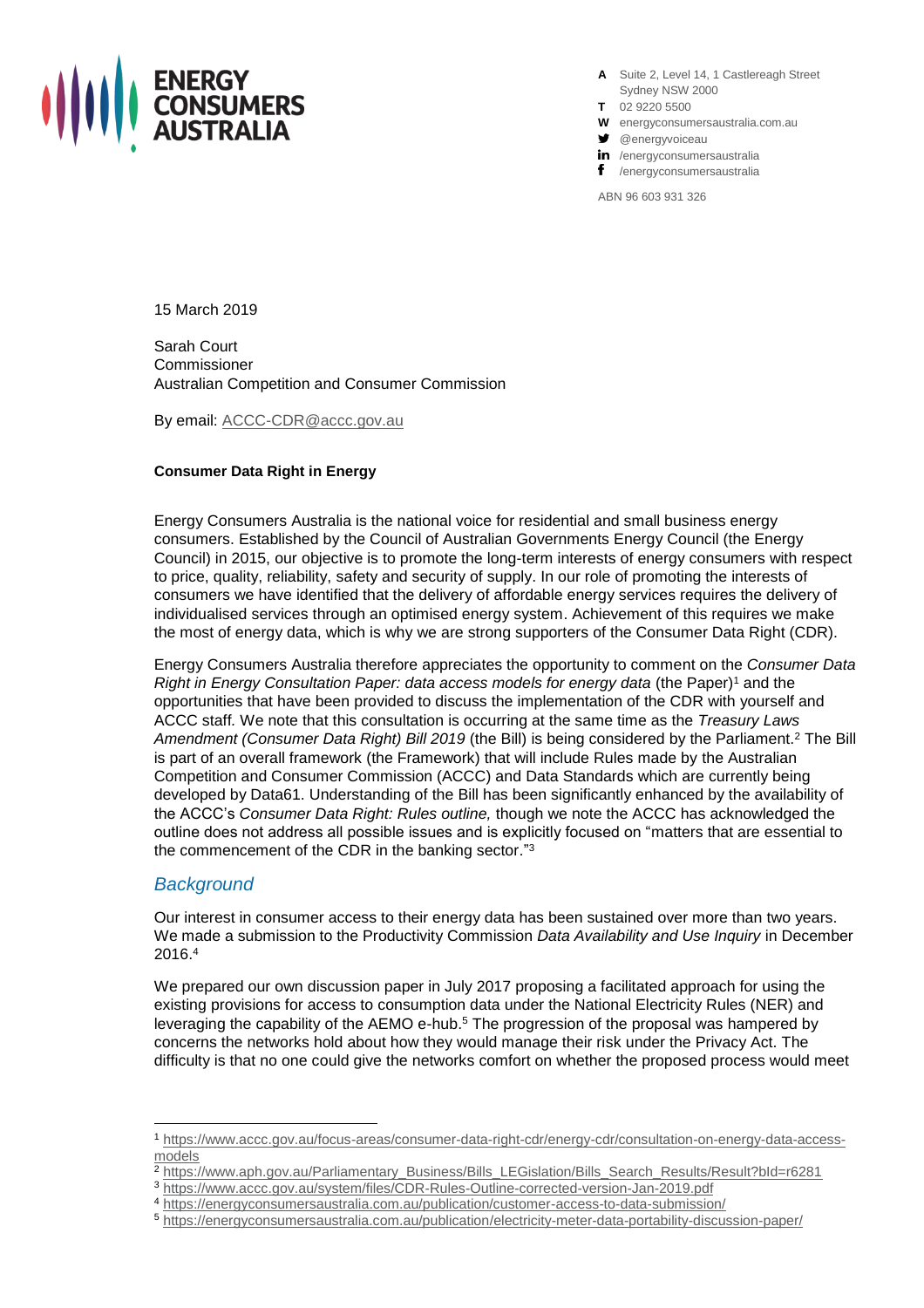

requirements under privacy legislation, and there was no means for managing compliance and enforcement of third parties (the customer authorised representatives).

We paused further formal engagement on our project due to the HoustonKemp project for the COAG Energy Council. We made a single submission to both the Treasury and COAG Energy Council consultations on implementing the Consumer Data Right for energy in March 2018.<sup>6</sup> We provided a single submission to both the Treasury's second exposure draft of the Consumer Data Right legislation and to the ACCC's rules Framework consultation in October 2018. <sup>7</sup> We have also submitted to the Senate Economics Committee Inquiry into the Bill (link to submission awaiting committee publication of the submission).

In the middle of all this activity, in July 2018, the ACCC's *Retail Electricity Prices Inquiry* recommended that the "application of the consumer data right to the electricity sector [be] pursued as a priority under the consumer data right framework regulated by the ACCC."<sup>8</sup>

Despite the extensive work-program and engagement by Energy Consumers Australia and other stakeholders, we are still addressing threshold questions about the data access models. There are also matters that need to be clarified in the paper to accelerate progress on this important matter for consumers.

In the remainder of this submission we will cover three topics; the significance of an economy wide consumer data right, the matters for clarification in the Paper, and our responses to the consultation questions.

# *The significance of an economy wide consumer data right*

The Productivity Commission *Data Availability and Use Inquiry* identified that there was significant economic benefit from a fundamental review of our approach to data. Data that could be used to improve decision making — be that of consumers, suppliers or policy makers — is currently locked away through the approach of current laws and approaches.

For consumers the Privacy Act has provided a framework to limit the unnecessary collection of data and to attempt to provide consumers with control of how that data is used. The ACCC's *Digital Platforms Inquiry Preliminary Report* suggests that this approach to the management of data collection is ineffective.<sup>9</sup> The ACCC found (sections 5.3 and 5.4):

- *Many digital platforms seek consumer consents to their data practices using clickwrap agreements with take-it-or-leave-it terms that bundle a wide range of consents.*
- *These features of digital platforms' consent processes leverage digital platforms' bargaining power and deepen information asymmetries, preventing consumers from providing meaningful consents to digital platforms' collection, use and disclosure of their user data.*
- *Many digital platforms' privacy policies are long, complex, vague, and difficult to navigate. They also use different descriptions for fundamental concepts such as 'personal information', which is likely to cause significant confusion for consumers.*

l

<sup>6</sup> [https://energyconsumersaustralia.com.au/publication/consumer-access-energy-data-response-government](https://energyconsumersaustralia.com.au/publication/consumer-access-energy-data-response-government-consultation/)[consultation/](https://energyconsumersaustralia.com.au/publication/consumer-access-energy-data-response-government-consultation/)

<sup>7</sup> <https://energyconsumersaustralia.com.au/publication/consumer-data-right-energy-submission/>

<sup>8</sup> <https://www.accc.gov.au/regulated-infrastructure/energy/electricity-supply-prices-inquiry/final-report>

<sup>9</sup> https://www.accc.gov.au/focus-areas/inquiries/digital-platforms-inquiry/preliminary-report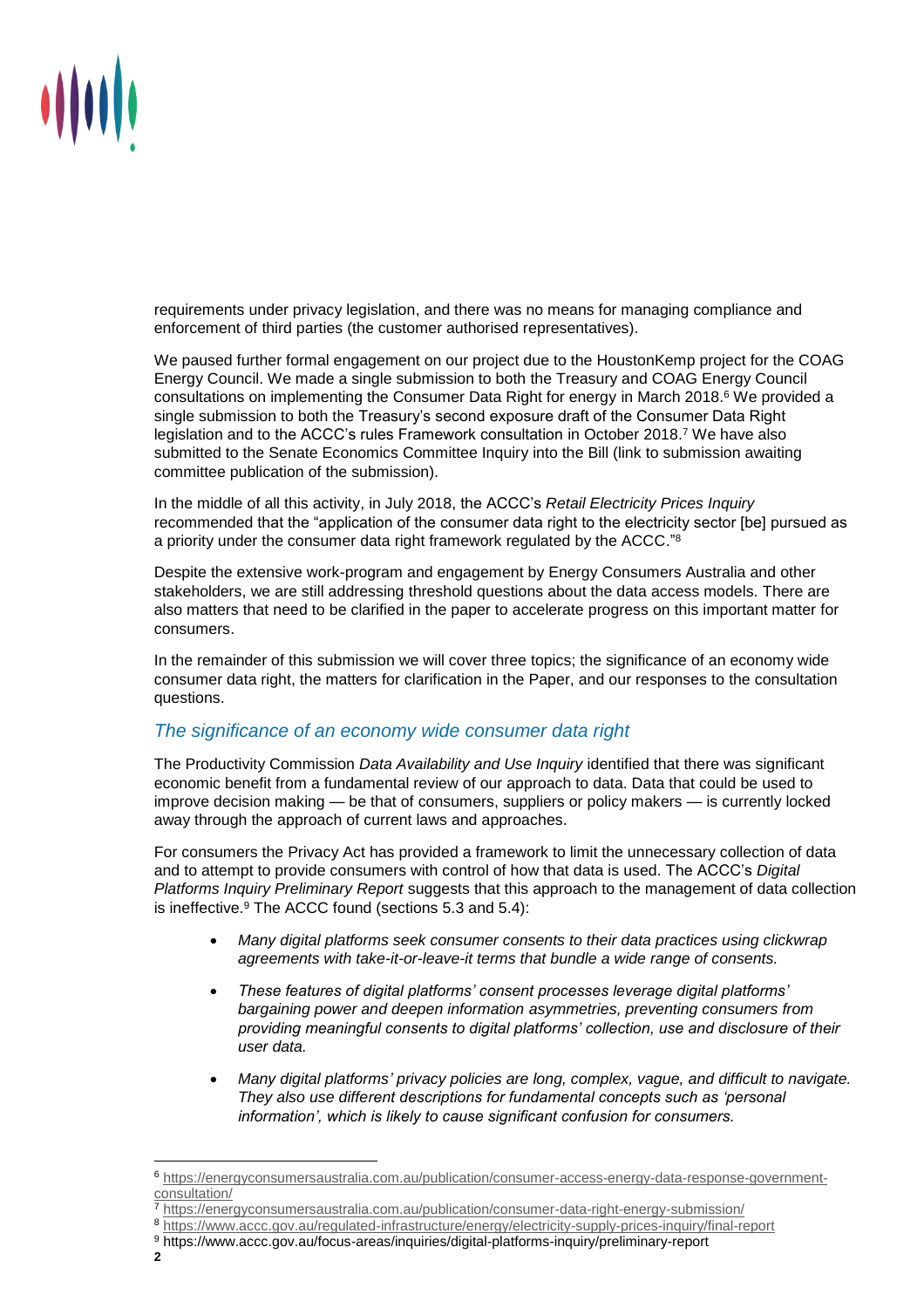

• *Despite consumers being particularly concerned by location tracking, online tracking for targeted advertising purposes, and third-party data-sharing, these data practices are generally permitted under digital platforms' privacy policies.* 

While the protections in the Privacy Act do not provide an adequate framework for managing the collection of data, they are used as a basis for restricting consumers' access to and use of their own data. It is instructive that the ACCC digital platforms inquiry has found that the central construct of the Privacy Act — 'personal information' — is likely to cause significant confusion for consumers.

We favour an approach that is based on the use and management of data for consumer benefit rather than 'personal information'. The focus of the framework should be providing confidence to consumers about their participation in markets. The first requirement of that use and management is the security of data and that the use of data should be meaningfully controlled by consumers.

The Consumer Data Right Bill acts on part of this agenda; though it could more properly be referred to as the Consumer Data Use Right Bill. A fundamental issue of concern for some is that we should not be making it easier for organisations to obtain data without first rectifying the underlying issues around consumer consent to the use of data by data holders.

The alternative view is that such an approach perpetuates the problem that the only person who doesn't benefit from their data is the consumer themselves. The Consumer Data Use Right provides the opportunity to provide some clear rules that will allow use while imposing better controls than provided by the Privacy Act.

A further advantage from an economy wide right is the opportunity it presents for the use of data standards and rules frameworks that will allow for the combination of data from different domains. However, that is not the primary reason for the economy wide right. The primary reason for an economy wide right is the economy wide benefit from better availability and use of data.

The Bill is very explicit in this regard. It states in section 56BA(2) that the ACCC rules may set out:

- *a) different rules for different designated sectors; or*
- *b) different rules for different classes of CDR data; or*
- *c) different rules for different classes of persons specified, as described in paragraph 56AC(2)(b), in an instrument designating a sector under subsection 56AC(2); or*
- *d) different rules for different classes of persons who are able to be disclosed CDR data under the consumer data rules.*

We note that similar provisions about data standards occur at section 56FB.

The conclusion that the 'economy wide consumer data right' should not be equated with 'uniform approaches' is reinforced by the Explanatory Memorandum. That states:

*1.31 The CDR will be applied across different sectors of the economy which are already subject to various regulatory regimes. As a result, the CDR framework balances the need to provide clear direction to the ACCC on the types of consumer data rules that can be made with the flexibility to create rules that are tailored to different sectors of the economy that may be designated over time.*

We consider that this is a practical provision. We are very concerned that the focus on an 'economy wide' right may result in insufficient consideration of the provisions of this subsection.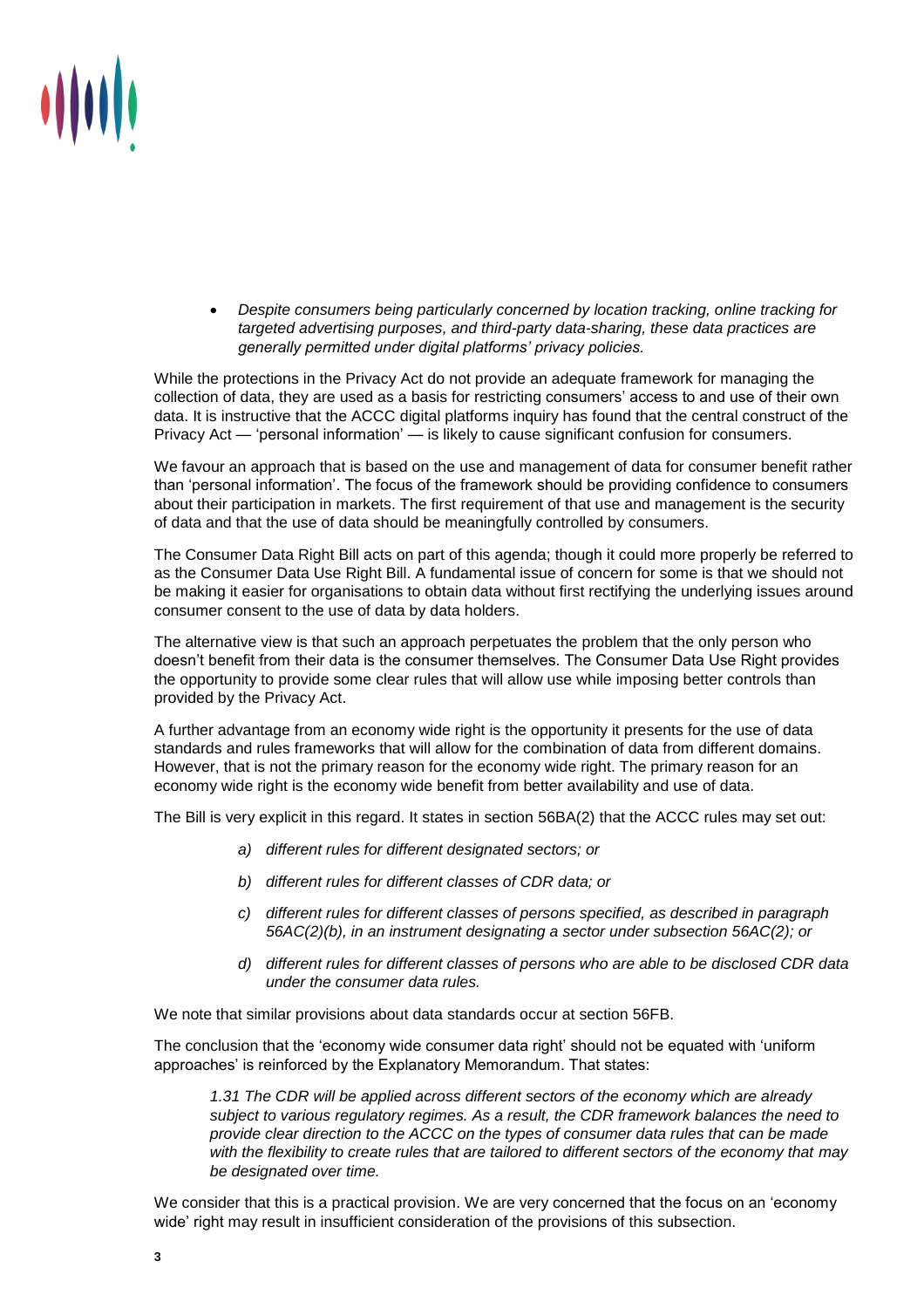

We believe that the approach of focussing on the data standards for Open Banking first has resulted in a set of standards that are excessive for many of the practical use cases of the Consumer Data Right in energy. As a simple example the consumer may have no relationship with the data holder and so the idea of the consumer providing an authorisation to the data holder as well as a consent to the data recipient — a key element of the ACCC rules framework for banking — cannot apply.

This is a particularly frustrating position, as Energy Consumers Australia did nominate to be a member of the Data Standards Advisory Group but were not included as the focus was on banking, while an energy retailer has been.

# *Matters for clarification in the Paper*

# *Purpose of the paper*

On page 7 the paper says, "The purpose of this paper is to explore the best model for consumers to access their data through the application of the CDR to the energy sector." The very next sentence makes it clear that the paper is really about models for accredited data recipients to access data as consented to by the consumer. We believe this distinction is very important because, in the general consideration of the process by which a data holder is making data available, there is a very significant difference between that data being only provided to the data recipient and not to the requestor (requestor is a term we think should be used to refer to the person who approaches a data recipient but for whom there has as yet been no validation that they are the customer).

The significance is that there is a common view that by accessing energy consumption patterns household movements could be discerned. If the framework does not enable the requestor to obtain the raw data but only something derived from that data (an annual bill estimate) a malicious actor cannot use the consumer data right framework to access the data. In Energy Consumers Australia's discussion with consumer advocates this has been identified as their greatest concern.

### *Alternative models and their description*

We are not sure that the three models described in the paper are correctly described.

We don't think that Model 1 – the AEMO centralised model — is one that can be considered under the Consumer Data Right Bill. Nothing in the right describes a circumstance where a data holder has to provide data to another party to then provide the data to others.

Model 2 — the AEMO gateway model — as we have envisioned it at Energy Consumers Australia is actually (contrary to the footnote) exactly as a gateway as described in computing or IT. A gateway in those domains is any process by which one set of protocols or standards connects to another. A gateway can operate at any of the seven layers in the open systems interconnection model (OSI). What are referred to in the Paper as Application Programming Interfaces are gateways operating at layer 7 – the applications layer.

Importantly, we don't see the 'gateway' operating as a process whereby AEMO receives a request, then goes and retrieves the data, stores the data and then on supplies the data. The model (that has otherwise been called the 'hybrid model') simply consists of the joint use of two sets of APIs – those that AEMO provides as part of the e-hub and those that are used by parties who are not accredited users of the e-hub but are accredited data recipients. What has been called the 'gateway' is simply another group of APIs that connect these two API sets. The data would not reside in AEMO's systems (as envisioned in the Bill's definitions of a gateway) anymore than it resides in any of the routers and switches across the internet. AEMO already provides some similar kinds of APIs that enable smaller retailers to conduct some B2B transactions simply through a browser screen rather than through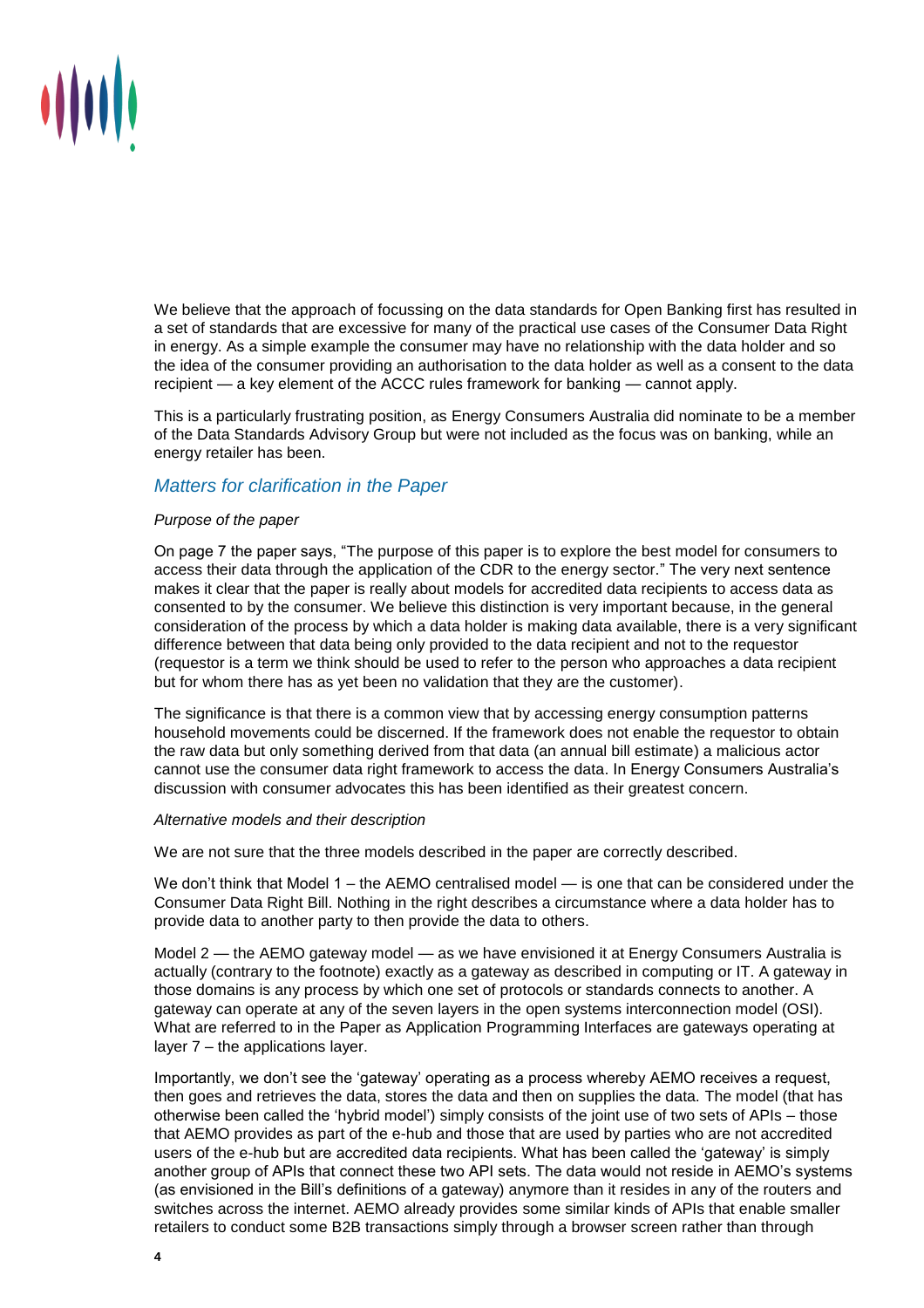

joined up systems. Where AEMO is the data holder (e.g. NMI standing data, DER register information) it doesn't perform the gateway function as it doesn't need to translate the APIs – it simply fulfils the request from its own systems.

What hasn't been included in the consideration, the fourth model, is the one that our discussion paper considered which was that data recipients all just became users of the e-hub. That was the intended development future direction of the e-hub as described by the Australian Energy Market Commission's consideration of the Shared Market Protocol.<sup>10</sup>

To put it simply, there are really only three viable models being considered for the data framework. The first is that all the energy market participants need to build a whole new suite of APIs to work with the CDR regime and the second is all the CDR data recipients need to become accredited e-hub users. The third and preferred model is that energy market participants can continue to use their communication platform (the e-hub), data recipients can use the APIs designed for the CDR and the data standards will specify the APIs necessary to connect these two domains and AEMO will provide that functionality.

### *Who holds the data*

In section 5 of the Paper, in the second dot point of the first list on page 13, it is stated that metering data is data that has been collected from a meter and is held in a metering data provider's database and in AEMO's metering database. This is an incomplete and confusing description. The metering data is held in both the retailer and the distribution network service provider (DNSP) databases. As the Paper acknowledges in a footnote AEMO currently only holds a subset of the data.

Energy Consumers Australia is concerned that in our conversations with AEMO that they refer to the proposition that they will hold all meter data from October 2020 and at that point could be the designated holder. We do not agree as the data right that currently exists covers two years of historic data and there is no reason for AEMO to obtain that historic data.

Similarly, in the first dot point on page 14 the parenthetical phrase should be that both the retailer and the distribution network service provider are registered participants with a financial interest in the energy measured by the meter.

On page 30 the Paper asserts that the retailer holds most of the data relevant for the CDR. While this is mostly true, the DNSP holds all the same metering data. While many transactions may need to positively determine that the requestor is the customer, most will not. If the consumer has their last bill in their hand, they should have a no more onerous task to obtain a quote than they do to transfer provider.

As one of the problem issues in the market is the use of 'saves'<sup>11</sup>, getting a customer to decide to stay before they leave, it is our view that the current retailer should be the last port of call for obtaining data for the consumer if there are alternative holders.

l

<sup>10</sup> <https://www.aemc.gov.au/sites/default/files/content/58522863-ac4c-4843-a7d0-c43655753229/Final-advice.pdf> <sup>11</sup> A 'save' is the process of making new offers to a customer after receiving information that the customer is intending to leave to convince them not to leave. It is different to a winback which happens after the customer

transfer is complete. It is our view that much of the price dispersion in the retail market works against consumers. As a corollary retailers need to face incentives to provide consumers with their best offers all the time, not just when the customer thinks they might lead.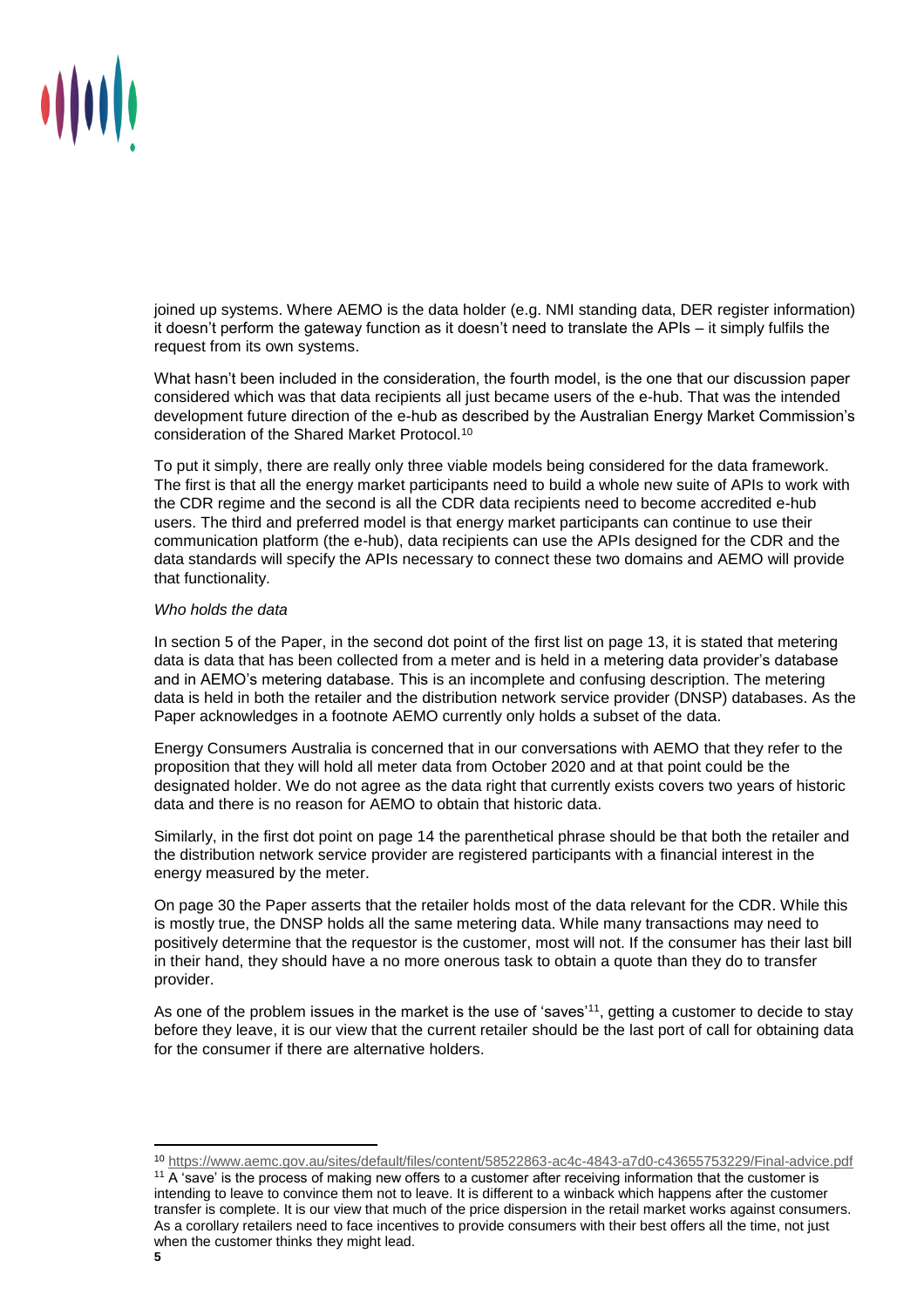

## *Consumer rights to data*

Section 7.1.4 notes that under the National Energy Retail Rules customers can access up to two years of billing data from their retailer. However, the Paper should also mention in section 7.1.2 the similar right under Rule 7.7(a)(7) of the National Electricity Rules for a consumer to access their meter data for up to two years from either their retailer or distribution network service provider.

### *Terminology*

The point we want to raise here isn't an error, it is rather a piece of preferred language that Energy Consumers Australia is trying to encourage be adopted in the energy sector. Where in 7.1.5 there is a reference to product data including tariffs, we try to encourage the term 'price structure.' We draw a distinction between tariffs being what networks charge retailers, and prices being what retailers charge customers. There are a number of reasons for wanting to impose this distinction, including breaking the assumption that network tariff structure needs to determine retail price structure and the concept that consumers get to choose between prices, but they don't get to choose between tariffs.

#### *Additional priority data sets*

The energy transition to lower emissions requires significant changes to the energy system. This specifically includes the use of Distributed Energy Resources in a coordinated manner and the development of demand side responses. These are data intensive applications that ultimately will need both historic and near real time access to data sets that include data from inverters and from in home energy management system. This data is already extracted from these devices and stored in the cloud. The data in the DER Register identified at 7.1.6 is only the equivalent of the standing data for these devices.

As the first priority is to use the data in these systems for trading and control it can be expected that the transactions will be facilitated over the AEMO e-hub. Consequently, the first data connection outside of the providers closed shop will be using the industry infrastructure. As the data becomes more readily used the consumer data right will need to apply. Energy Consumers Australia is keen to avoid further disruption and requests that the design criteria for the data access model consider the early addition of these data sets.

#### *Consent, authorisation and authentication*

The paragraph before section 9.1 provides a confused view of how consent and authorisation will be managed. Having specified that the specific process will be identified in a latter stage, readers of the Paper are directed to the processes supported by the draft of the Consumer Data Standards released in December<sup>12</sup>. These embed the requirement of a consumer providing an additional authorisation to the data holder as well as the consent given to the data provider.

Energy Consumers Australia believes that the priority use cases can be developed in such a way that one click consent process with the data recipient is all that is required. In particular, the transaction flow on page 29 of the Paper would be used by incumbents as a market retention strategy.

 $\overline{a}$ 

<sup>12</sup> Referred to as the Christmas Working Draft https://consumerdatastandards.org.au/standards/christmas-2018 working-draft/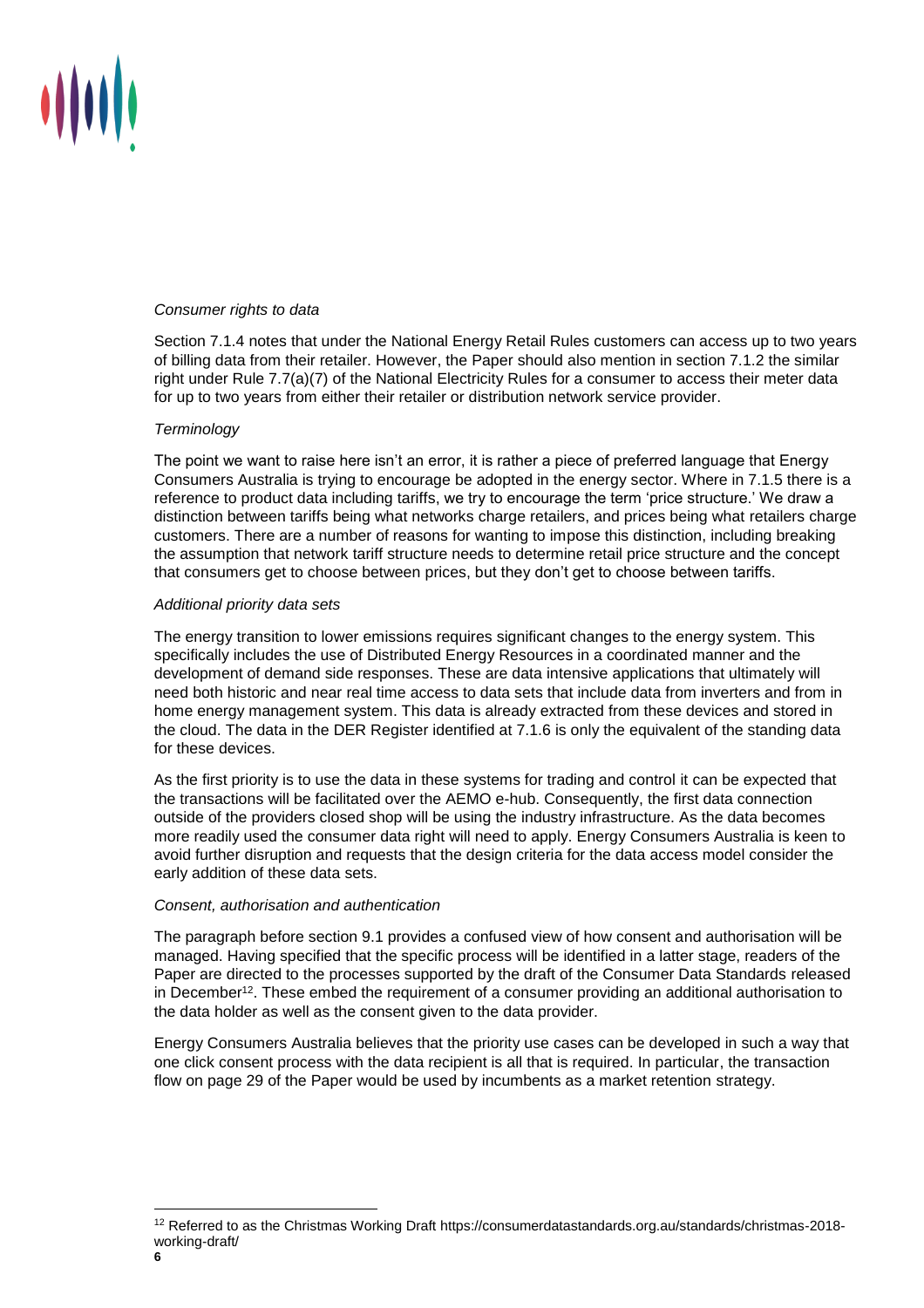

#### *The importance of interoperability*

We consider that interoperability with other sector CDR implementations is a low priority. In particular we think the example of requiring energy billing data as part of a budgeting tool is overstated as the most likely source of that will be the financial payment data.

The single case where we can see interoperability as desirable is for comparison websites. To facilitate good comparison services, we do need to make it as easy as possible for these sites to fully utilise consumer data, and commonality of interfaces is an important consideration. Indeed, it is about the only operation for which we currently see any benefit in using the hybrid model over just mandating the use of the e-hub communications standards.

### Response to consultation questions

Question 1: Are there any other assessment criteria or relevant considerations which the ACCC should use to determine a preferred model for consumers to access their energy data under the CDR?

We think the assessment criteria are all relevant and appropriate. However, we think that *'flexibility and extensibility' is just an extension of efficiency of relevant markets – that is simply whether the model supports future uses of CDR for the purposes of supporting efficient markets. Flexibility and extensibility are not ends in themselves but means to the end of efficiency in other markets.*

*As identified in our comments above the extension of the CDR to data sets related to Distributed Energy Resources (and not just the Register) will be high priority projects by the time the first phase is completed.*

Question 2: Having regard to the assessment criteria, what are the advantages and disadvantages of each of the models?

*In our comments we will only consider the three viable models – CDR APIs only, e-hub APIs only or the hybrid model. We do not consider the gateway model as described by the legislation to reflect any of the models being considered.* 

*As the end-user experience will be determined by the data recipient, commonality in back-end APIs is likely to result in slight benefits to user functionality.* 

*The hybrid model is more likely to be cost effective. While it is frequently asserted that data holders will have to build whole new processes to meet CDR requirements this is not accurate. Even were it to be so, it is far simpler to build to the known common interface – the e-hub – rather than implement a new set of APIs. The hybrid model requires the translation process to be built once only by AEMO.*

*We see no difference between the models on reliability and security grounds. The AEMO ehub is already used for the transactions that underpin the national electricity market.* 

*Finally, unlike banking, in energy we will want all data holders participating from the start. Based on our experience with other IT changes required from industry rule changes, smaller data holders will be better able to participate through the hybrid model*

Question 3: What are the likely implementation/compliance costs for market participants (including accredited data recipients) under each of the models, including costs associated with IT system changes or data storage?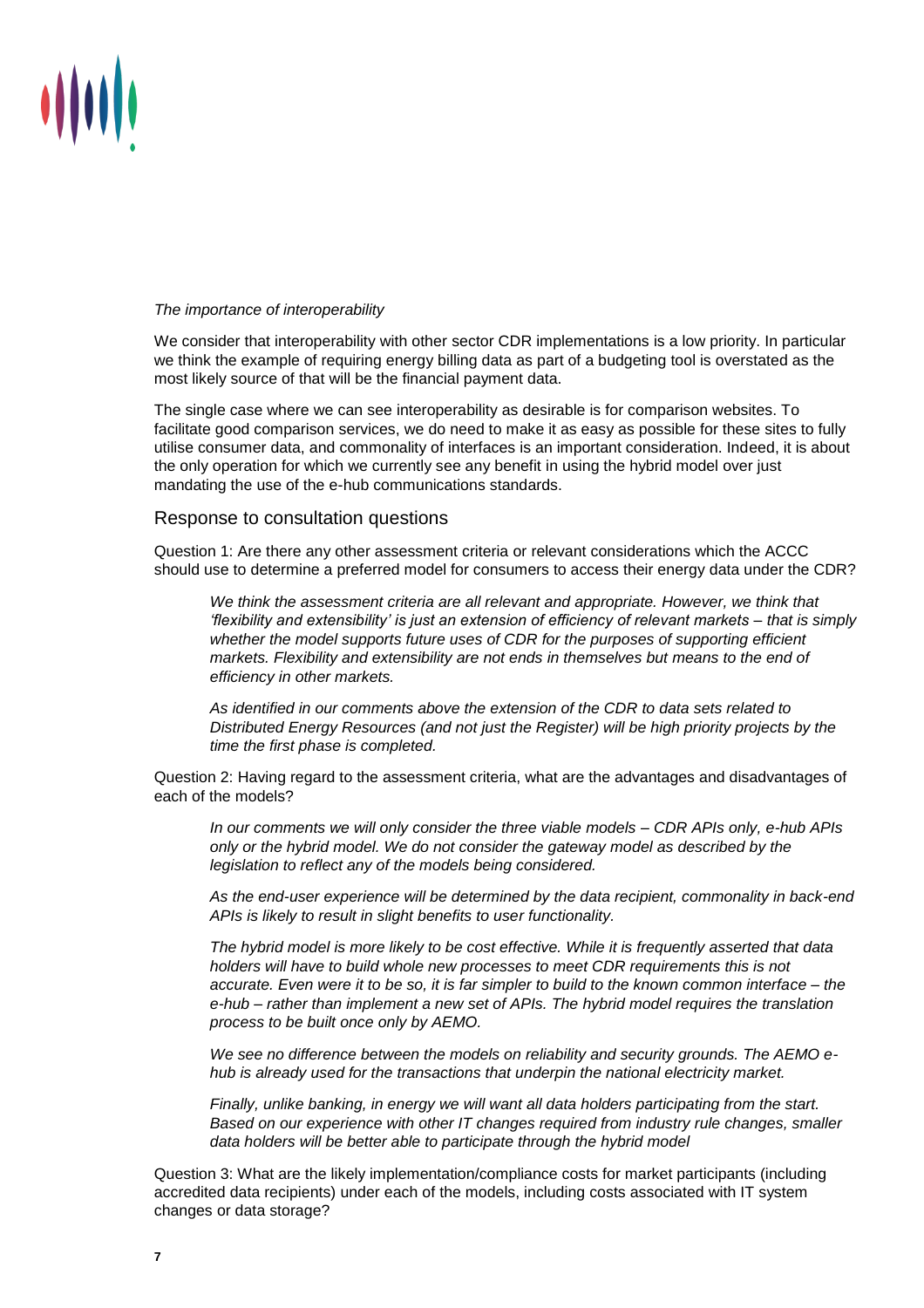

*We are not in a position to make a detailed estimate of costs. However, we note that under the hybrid model only AEMO will need to build the functionality to test the accreditation status of a 'data recipient; requesting data. Further, any additional functionality required in energy market participant systems will be working with a known set of communications protocols, hence reducing costs.* 

Question 4: What additional requirements should the ACCC consider including in the CDR rules for the energy sector if the gateway model is adopted?

*As we believe the hybrid model can be entirely incorporated in the data standards and does not need additional 'gateway' functionality specified we do not see any additional rule requirements to meet this implementation. We remain however concerned that the ACCC's representation of data flows (page 31) incorporates the data flows from banking as if they have already been agreed for energy. Our preferred model is one where the consumer only needs to transact with the data recipient and that data flows on the basis of consent and validation of that consent and does not require a separate authentication.*

Question 5: What emerging technologies do stakeholders believe will have an impact on the energy sector with respect to the CDR?

*We have highlighted earlier in the submission the importance of the early introduction of the CDR for data sets associated with the use of DER and in-home management systems.*

Question 6: What are the cost differences to participants of providing data once a day (to an AEMO repository) or on demand?

*This question is potentially misleading as it suggests the gateway model imposes this distinction. Metering data is collected by metering data providers on a periodic basis. For communicating interval (smart) meters this is usually once a day. Once collected, it is provided to the retailer and network service provider and (possibly only a subset) to AEMO. This data should be provided on demand.*

*The provision of data on demand from the meter is a dataset that is not currently part of the suggested designated datasets.* 

*This data will become significant as we develop market models that reward consumers for 'orchestrating' DER. Whether the CDR will need to include the dataset of metering data held in the meter or whether there will be an intermediary database or some other source will depend upon the models deployed.* 

Question 7: What is the competitive impact, if any, of accessing data through AEMO rather than through a retailer?

*Firstly, retailers may not hold all the data of interest. If I have changed retailer then I either need to contact one network or two or more retailers. Secondly, if we add Plan ID to bills, comparison sites and DER dimensioning services would be able to operate with only the receipt of consumption data and standing data which can be provided from DNSPs and AEMO. Finally, if the CDR request is to a retailer this may trigger 'save' behaviour. Opinions differ on whether saves are good or bad, but we note that the ACCC REPI report encouraged the more rapid transfer of consumers to reduce save opportunities.*

Question 8: Are there any other issues that stakeholders wish to raise?